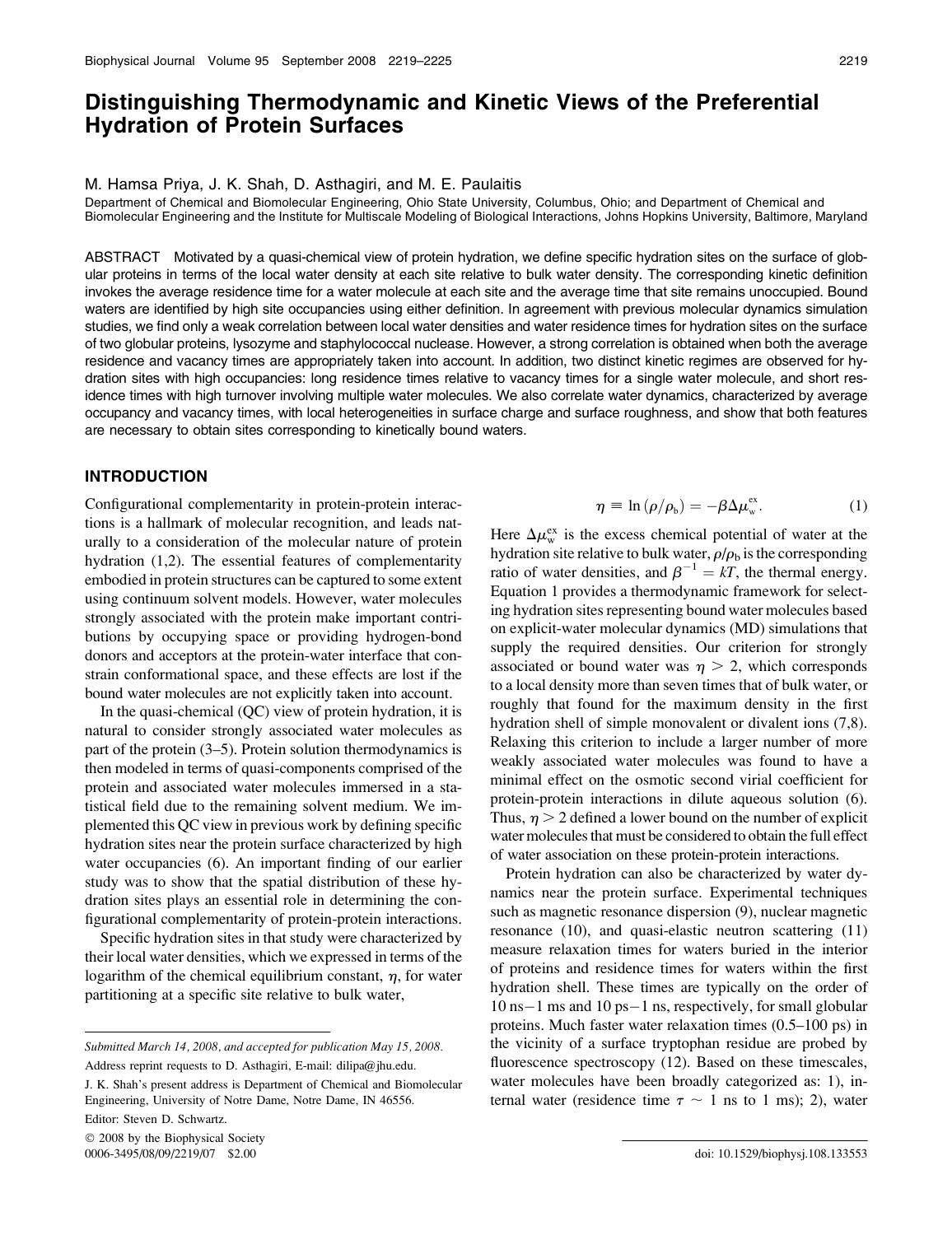molecules that interact with the protein surface ( $\tau \sim 10{\text -}100$ ps); and 3), bulk water  $(\tau \sim 1 \text{ ps})$  (9).

Water dynamics near protein surfaces have also been extensively investigated by MD simulations, and characterized by mean residence times derived from various correlation functions. The survival probability correlation function (13–17) is one such correlation function that has been widely used. The survival probability is defined as the probability of finding a water molecule within a region of interest; e.g., the first hydration shell, for a specific period of time. The hydrogen-bond correlation function (18) and the solvation energy correlation function (19) have also been used. The hydrogen-bond correlation function is defined in terms of the probability of finding a water molecule hydrogen-bonded to a protein atom for a specific period of time, with the hydrogen bond typically defined by the donor-acceptor distance and angle. The solvation correlation function is defined in terms of fluctuations in the potential energy of solute-solvent interactions.

In each case, the correlation function derived from a MD simulation is fit to either a single exponential or a series of exponential functions, or a stretched exponential function (13–19). A single exponential fit gives the water residence time directly. For a series of exponential functions, the mean water residence time is calculated as the weighted average of the characteristic time constants, whereas, for a stretched exponential function, the mean residence time is defined in terms of both the characteristic time and the stretched exponent.

It is widely accepted that molecular features of the protein surface influence water dynamics. However, previous attempts to derive a correlation between water dynamics and local chemical heterogeneities of the protein surface have produced results that are inconclusive or even contradictory (13,15–18,20). For example, the MD simulation study of water dynamics near copper plastocyanin (13) and crambin (15) found that the mean residence times computed from the survival probability correlation function depend on the chemical nature of proximal amino acids with  $\tau_{charged} \ge$  $\tau_{\text{polar}} > \tau_{\text{nonpolar}} \approx \tau_{\text{bulk}}$ . A similar ordering of water residence times was observed for all 20 amino acids in the endcapped AXA tripeptide motif (20). However, an entirely different dependence of the water survival time was reported in MD simulation study of bovine pancreatic trypsin inhibitor (17):  $\tau_{\text{polar}} > \tau_{\text{nonpolar}} > \tau_{\text{charged}}$ .

MD simulations have also shown that both the survival probability time for waters around negatively charged residues (15,16) and the time that water molecules remain hydrogen-bonded with negatively charged residues (13) are significantly longer than that for waters near positively charged residues. In contrast, the hydrogen-bond correlation time for water near positively charged residues was found to be higher than that near negatively charged residues in the MD simulation study of HP-36 (18).

The correlation between local water densities and the chemical nature of proximal amino acids appears to be even weaker than that between water residence times and the local chemical environment (20), suggesting at best a weak correlation between local water densities and residence times. Indeed, the lack of a correlation was observed between water densities and water residence times at hydration sites around myoglobin in an MD simulation study of that protein (14). In this study, water was found to reside longer in clefts and notches of the protein surface irrespective of the local chemical environment, suggesting that local topological features of the protein surface may be the dominant factor influencing water dynamics on the protein surface.

Here we analyze protein hydration described by the dynamics of water association with the protein surface, and compare this description to a thermodynamic description based on the QC view of protein hydration. Our interest in the spatial distribution of protein hydration naturally leads us to consider the relationship between the spatial heterogeneity of water dynamics near the protein surface and the local topology and the chemical composition of the protein surface.

#### **THEORY**

Our analysis of water dynamics is based on specific hydration sites near the protein surface, and uses a master equation to describe the chemical reaction dynamics for transitions between occupied and unoccupied states of these sites (21,22). The rate constants in this two-state model are related to quantities that can be extracted directly from MD simulations: the average time,  $\tau_1$ , a site is occupied by a water molecule, and the average time,  $\tau_0$ , that site remains unoccupied. The resulting probability of finding  $n$  occupied states out of a total number of  $N$  realizations is given by the binomial distribution,

$$
P_n = \frac{N!}{n!(N-n)!} q^n (1-q)^{N-n},
$$
 (2)

with  $q = \tau_1/(\tau_1 + \tau_0)$ . The mean of this distribution,  $\langle n \rangle$ , gives the local water density at a site of unit volume,

$$
\rho \equiv \frac{\langle n \rangle}{N} = \frac{\tau_1}{\tau_1 + \tau_0}.\tag{3}
$$

Defining the average cycle time,  $\tau_{\text{cyc}} = \tau_1 + \tau_0$ , and substituting for  $\eta$  in Eq. 1, provides the desired relationship between the local water density and the average occupancy and vacancy times at each hydration site,

$$
\eta = \ln\left(\frac{\tau_1}{\tau_{\text{cyc}}}\right) - \ln\left(\frac{\tau_1}{\tau_{\text{cyc}}}\right)_{\text{bulk}}.\tag{4}
$$

The ratio for bulk water is fixed by the density of water at the conditions of interest (Eq. 3). For a hydration site 1  $\AA^3$  in volume and water at 300 K, we have

$$
\eta = 3.4 + \ln\left(\frac{\tau_1}{\tau_{\text{cyc}}}\right). \tag{5}
$$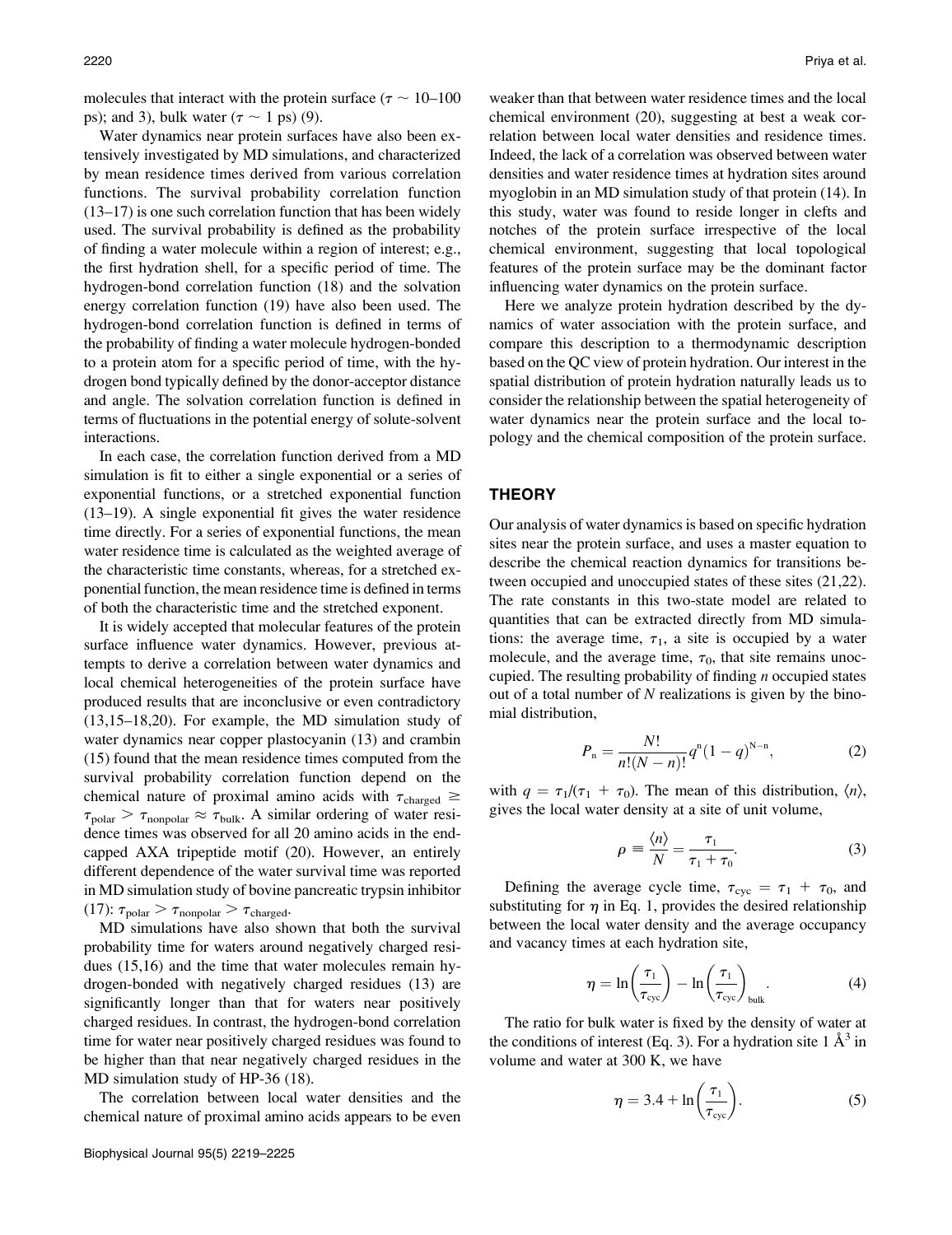The maximum value of  $n = 3.4$  is obtained when

$$
\tau_1 \rightarrow \tau_{\rm cyc} = \tau_1 + \tau_0,
$$

and can be realized by two different kinetic pathways. A site can be occupied by a single water molecule for long periods of time relative to the time it is unoccupied—i.e.,  $\tau_1 \gg \tau_0$ —or it can be occupied for relatively short periods of time with high turnover—i.e.,  $\tau_0 \rightarrow 0$  at small  $\tau_1$ . These two pathways distinguish sites with bound waters from those sites that are simply highly accessible to water. Of course, a practical definition of kinetically bound water sites will depend on the extent to which  $\tau_1$  is taken to be greater than  $\tau_0$ . However, the least restrictive kinetic criterion for water association in either case is  $\tau_1 > \tau_0$ , which corresponds to  $\eta > 2.7$ .

We also note that the second moment of the binomial distribution, Eq. 2, relates local water density fluctuations to the fractional vacancy time at each hydration site,

$$
\frac{\langle n^2 \rangle - \langle n \rangle^2}{\langle n \rangle} = \frac{\tau_0}{\tau_1 + \tau_0}.
$$
 (6)

Thus, the average occupancy and vacancy times of specific hydration sites in this kinetic description of preferential hydration includes information on both water densities and fluctuations in water densities locally near the protein surface.

## METHODS

Lysozyme (PDB ID: 1LYZ) (23) was solvated in a cubic box 62  $\AA$  on a side containing 7107 TIP3P water molecules (24) and staphylococcal nuclease (PDB ID: 1JOO) (25) was solvated in a cubic box of 82 Å containing  $18,480$ TIP3P water molecules. MD simulations of these proteins were carried out at 300 K and 1 bar using NAMD 2.6 (26) with the CHARMM27 force field (27). The average water residence time in the first hydration shell of proteins is on the order of a few picoseconds. We can consider a protein to be essentially rigid on this timescale; therefore, the protein atoms were held fixed throughout the simulation. Bulk water properties were determined from an independent MD simulation of 512 TIP3P water molecules at the same temperature and pressure.

Temperature was held constant in these simulations by applying Langevin dynamics to all heavy atoms using a damping coefficient of  $1 \text{ ps}^{-1}$ . Constant pressure was maintained using a Nosé-Hoover Langevin piston with a period of 200 fs and a decay of 100 fs. Periodic boundary conditions were imposed, and the particle-mesh Ewald method with a real-space cutoff of 12 Å was used in computing the electrostatic interactions. The same cutoff was applied to nonbonded nonelectrostatic interactions. The TIP3P water geometry was constrained by the SHAKE algorithm (28). The system was initially minimized for 20,000 steps and then equilibrated for 200 ps. Configurations were saved every 0.1 ps over a production run of 2 ns with a time step of 2 fs.

Specific hydration sites were defined as before (6) by constructing a network of grid points separated by 1 Å to fill the proximal volume within 3.5 Å of the heavy atoms on the protein surface. Water occupancy and vacancy times for each site were recorded over the course of the MD simulation, and arithmetic averages computed for both characteristic times. Different studies adopt different approaches to compute the average water occupancy or residence times. In most cases, the average residence time is estimated by fitting a series of exponential functions or a stretched exponential function to a time correlations function. The average residence times obtained from such fits are biased by the few infrequent long times a water molecule resides in the region of interest. By adopting the arithmetic averaging here, we obtain

a more realistic representation of the frequency of water exchanges at a hydration site.

Using these methods, the number of hydration sites with  $\eta > 2$  obtained from the MD simulation of lysozyme was 150 out of 8290 sites. This number is slightly higher than that reported previously—135 out of 7855 sites (6)—and is attributed to the different reference frames that were used in constructing the network of grid points around the protein in the two studies. The pattern of high-occupancy hydration sites ( $\eta$  > 2) around the protein was found by visual inspection to be the essentially same, however, independent of the reference frame. For staphylococcal nuclease, 224 out of 12,936 hydration sites were found with  $\eta > 2$ .

## RESULTS AND DISCUSSION

Fig. 1 confirms the relationship given by Eq. 4 between the water density at a specific hydration site and the average site occupancy and cycle times. The results show that the local water density is only weakly correlated with the average occupancy time, although a slightly better correlation is obtained for the occupancy time compared to the cycle time. This observation is in agreement with the findings of the MD simulation study of myoglobin in which no correlation was found between local water densities and residence times at specific hydration sites around this protein  $(14)$ .

Plots of the average occupancy time,  $\tau_1$ , versus the average vacancy time,  $\tau_0$ , for all hydration sites on the surface of lysozyme and for the high occupancy sites ( $\eta$  > 2.0) on the surface of staphylococcal nuclease, are shown in Figs. 2 and 3, respectively. Only 23 of the 150 high occupancy sites on lysozyme and 25 of the 224 high occupancy sites on



FIGURE 1 Natural logarithm of the ratio of average occupancy times  $(\nu_1 = \tau_1/\tau_{1,b})$ , average cycle times  $(\nu_2 = \tau_{\text{cyc},b}/\tau_{\text{cyc}})$ , and the combination of the two times ( $\nu = \nu_1 \nu_2$ ), defined in Eq. 4, as a function of  $\eta$  (Eq. 1) for hydration sites within 3.5 Å of the surface of lysozyme. The subscript  $b$  here denotes the characteristic time for bulk water. Only those sites corresponding to  $\eta > 2.0$  are shown. These characteristic times were obtained from MD simulations of lysozyme in TIP3P water at 300 K and 1 bar. Correlation coefficients for the linear fits of the data are 0.654, 0.176, and 0.999, respectively.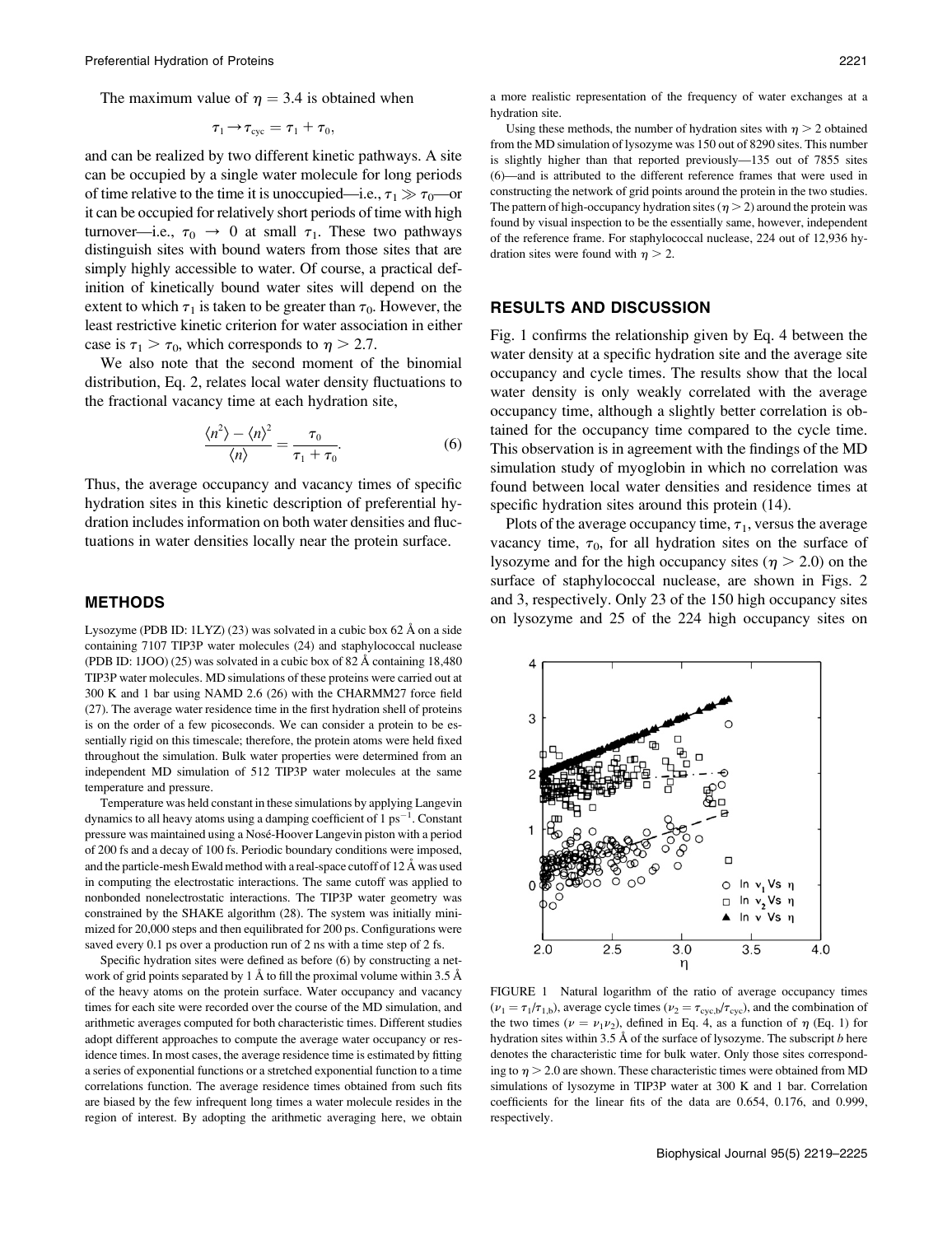

FIGURE 2 Average occupancy time,  $\tau_1$ , and average vacancy time,  $\tau_0$ , for each hydration site in a grid filling the proximal volume within  $3.5 \text{ Å}$  of the heavy atoms on the surface of lysozyme, obtained from MD simulation of this protein in TIP3P water at 300 K and 1 bar. (Solid triangles,  $\eta$  > 2.7; open circles,  $2.7 > \eta > 2.0$ ; and shaded crosses,  $\eta$  < 2.0.) The dashed  $\tau_1 = \tau_0$  line separates sites that correspond to kinetically bound waters (solid *triangles*) from the sites corresponding to high water occupancies ( $\eta$  > 2.0) (open circles), while the dash-dot line separates the high occupancy sites from all other hydration sites (shaded crosses). The inset shows only those data for  $\tau_1$ ,  $\tau_0 \leq 2$  ps.

staphylococcal nuclease are found below the  $\tau_1 = \tau_0$  diagonal line, and as such, satisfy the kinetic criterion for bound water. These sites are also isolated from one another for the most part, as determined by computing clusters of sites that are within  $4 \text{ Å}$  of one another. For lysozyme, we obtained 18 clusters for the 23 sites with only a single cluster containing a maximum of three sites, while for staphylococcal nuclease, we obtained 23 clusters for the 25 sites with no cluster having more than two sites. The weak correlation between site water densities and residence times follows directly from the observation that a large fraction of the high occupancy sites are characterized by high turnover of water occupancies with occupancy times that span a relatively narrow range:  $\tau_1 \sim 0.3-$ 0.4 ps, or roughly twice that for a site in bulk water (0.18 ps).

Different regimes of kinetic behavior on the  $\tau_1-\tau_0$  plots of Figs. 2 and 3 can be related to local chemical and topological features of protein surfaces by considering the four idealized models of protein surfaces depicted in Fig. 4. These models were chosen collectively to include an overall composition of surface charges (Fig. 4,  $b$  and  $d$ ) and surface roughness (Fig. 4, c and d) representative of small globular proteins, in general. The corresponding  $\tau_1-\tau_0$  plot for the 10 highest occupancy sites (highest  $\eta$ -values) in each case is shown in Fig. 5. The overall range of  $\tau_1-\tau_0$  values in this plot is strikingly similar to that obtained for lysozyme and staphylococcal nuclease (Fig. 2, inset, and Fig. 3), although the range of  $\tau_1-\tau_0$  values for the individual models are much more restricted. The similarity in the overall range suggests



FIGURE 3 Average occupancy time,  $\tau_1$ , and average vacancy time,  $\tau_0$ , for each hydration site in a grid filling the proximal volume within  $3.5 \text{ Å}$  of the heavy atoms on the surface of staphylococcal nuclease, obtained from MD simulation of this protein in TIP3P water at 300 K and 1 bar. (Solid triangles,  $\eta$  > 2.7; open circles, 2.7 >  $\eta$  > 2.0; and shaded crosses,  $\eta$  < 2.0.) The dashed  $\tau_1 = \tau_0$  line separates sites that correspond to kinetically bound waters (solid triangles) from the sites corresponding to high water occupancies ( $\eta > 2.0$ ) (*open circles*), while the dash-dot line separates the high occupancy sites from all other hydration sites (shaded crosses).

that these four idealized protein surfaces collectively encompass the different kinetic regimes of hydration behavior observed for lysozyme and staphylococcal nuclease.

For the smooth dipolar surface in Fig. 4  $\alpha$  (no surface roughness), local heterogeneities exist only in the equatorial region separating the hemispheres of neutral and negatively charged atoms. It is striking that the highest occupancy sites are found only at this interface, rather than within the hemisphere of charged atoms. The same behavior is observed when the two hemispheres are neutral and positively charged or positively and negatively charged (not shown), indicating that the local water density is sensitive to local heterogeneities in surface charge, rather than the magnitude of the surface charge density. However, none of the high occupancy sites correspond to kinetically bound waters; i.e.,  $\tau_0 \gg$  $\tau_1 \sim 0.2{\text -}0.3$  ps (Fig. 5). These sites also fall outside the range for high occupancy sites ( $\eta$  > 2.0) for lysozyme and staphylococcal nuclease due to the high circumferential mobility of water molecules in the equatorial region.

When the charges are dispersed over the surface (Fig. 4 b), the average vacancy time is reduced significantly without much impact on the average occupancy times for the highest occupancy sites (Fig. 5). Nonetheless,  $\tau_1 < \tau_0$  for all these sites, indicating that heterogeneities in the surface charge alone do not produce sites corresponding to kinetically bound waters. Virtually identical kinetic behavior is observed when local heterogeneities in surface roughness are introduced (Fig. 4  $c$ ). However, the highest occupancy sites are now found in clefts and grooves on the rough surface.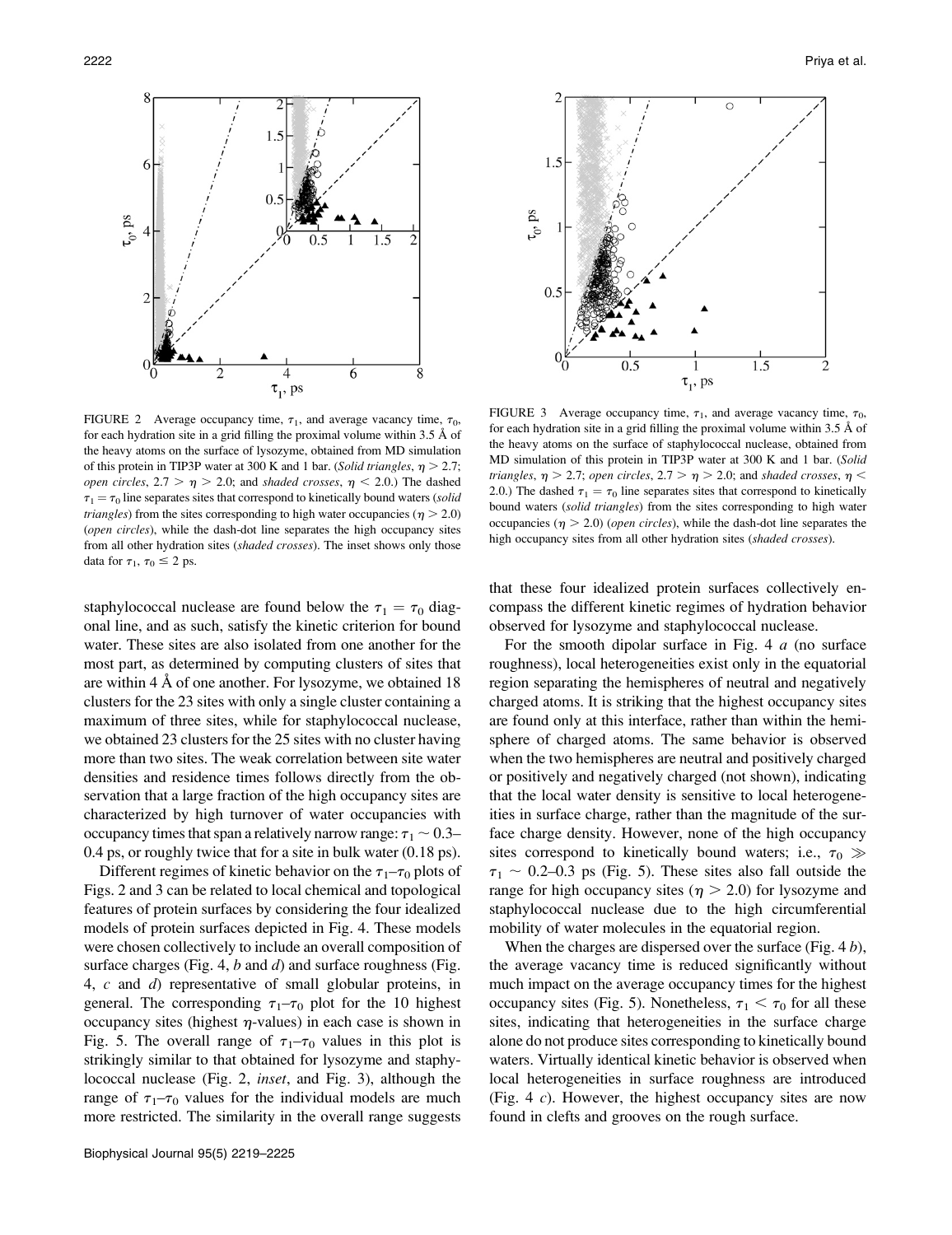Preferential Hydration of Proteins 2223





FIGURE 5 Average occupancy time,  $\tau_1$ , and average vacancy time,  $\tau_0$ , for the 10 highest occupancy sites on the surface of four idealized (spherical) models of globular proteins obtained from MD simulations in TIP3P water at 300 K. (Circles) Smooth dipolar surface; (diamonds) smooth random surface; (crosses) rough apolar surface; and (triangles) rough random

FIGURE 4 Ten highest occupancy sites on the surfaces of spheres with the surface. The dashed line and the dash-dot line are defined in Figs. 2 and 3. following chemical and/or topological features: (a) smooth dipolar surface; (b) smooth random surface; (c) rough apolar surface; and  $(d)$  rough random surface. The four spheres have a radius of  $10 \text{ Å}$ , and are filled with neutral atoms in the interior. Atoms on the surface are: neutral (green); negatively charged  $(-0.51 e, red)$ ; or positively charged  $(+0.51 e, blue)$ . The models are constructed to be electrostatically neutral by placing an atom of opposite charge below the surface for every charged atom on the surface. The gray spheres represent water oxygens at these high-occupancy sites. Lennard-Jones parameters for all atoms are  $\sigma = 3.4 \text{ Å}$  and  $\epsilon = -0.12 \text{ kcal/mol}$ .

It is only when the surface is rough and the surface charge is dispersed (Fig.  $4 d$ ) that we find the highest occupancy sites corresponding to  $\tau_1 > \tau_0$  (Fig. 5). In this case,  $\tau_0 \sim 0.2{\text -}0.3$ ps and  $\tau_1$  spans the same range of values obtained for lysozyme and staphylococcal nuclease (Fig. 2, *inset*, and Fig. 3). We conclude, therefore, that local heterogeneities in both the surface charge and roughness are necessary to obtain specific hydration sites on the protein surface that correspond to kinetically bound waters.

We also calculated osmotic second virial coefficients for protein-protein interactions using different characterizations of preferential hydration defined by the kinetically bound water sites alone or by all the high occupancy sites. The results are shown in Table 1. The interaction part of the second virial coefficient,  $\beta_{22}$ , calculated here accounts for nonideal contributions due to protein-protein interactions, and is obtained by subtracting the Donnan contribution. Details of this calculation using a molecular thermodynamic model of protein solutions are given elsewhere (6,29).

In this previous work, we showed that a number of highly complementary protein-protein contact configurations are eliminated by including a spatially heterogeneous distribution of explicit water molecules strongly associated with the protein surface at specific hydration sites. Short-ranged protein-protein interactions thus become less favorable. This effect is seen in Table 1 by comparing  $\beta_{22}$  calculated for a continuum solvent (no explicit water molecules) to that calculated with all high occupancy hydration sites taken into account. For both lysozyme and staphylococcal nuclease,  $\beta_{22}$  becomes less negative—less favorable protein-protein interactions—when explicit waters at the high occupancy hydration sites are taken into account. In contrast, the contribution from the kinetically bound water sites alone is negligible; the calculated  $\beta_{22}$  is essentially the same as that for the continuum solvent. The observation reflects our finding that explicit water molecules at the kinetically bound hydration sites are located in regions of high surface roughness and charge heterogeneity, which tend to be buried; thus, they have less impact on reducing the complementarity of protein-protein contact configurations compared to explicit water molecules located at the other high occupancy hydration sites, which are more solvent-accessible.

TABLE 1 Interaction part of second virial coefficient,  $\beta_{22}$ , as a function of hydration conditions for lysozyme at pH 7 and ionic strength 0.007 mol/L and staphylococcal nuclease at pH 6.5 and ionic strength 0.01 mol/L

|                                                 | No. of   |                                                |
|-------------------------------------------------|----------|------------------------------------------------|
| <b>Hydration</b> condition                      | sites    | $\beta_{22} \times 10^4$ mol ml/g <sup>2</sup> |
| Lysozyme                                        |          |                                                |
| Continuum solvent                               | 0        | $-87.44$                                       |
| Kinetically bound waters sites ( $\eta > 2.7$ ) | 23       | $-86.81$                                       |
| High occupancy sites ( $\eta > 2.0$ )           | 150      | $-82.92$                                       |
| Staphylococcal nuclease                         |          |                                                |
| Continuum solvent                               | $\Omega$ | $-80.58$                                       |
| Kinetically bound waters sites ( $\eta > 2.7$ ) | 25       | $-80.87$                                       |
| High occupancy sites ( $\eta > 2.0$ )           | 242      | $-64.54$                                       |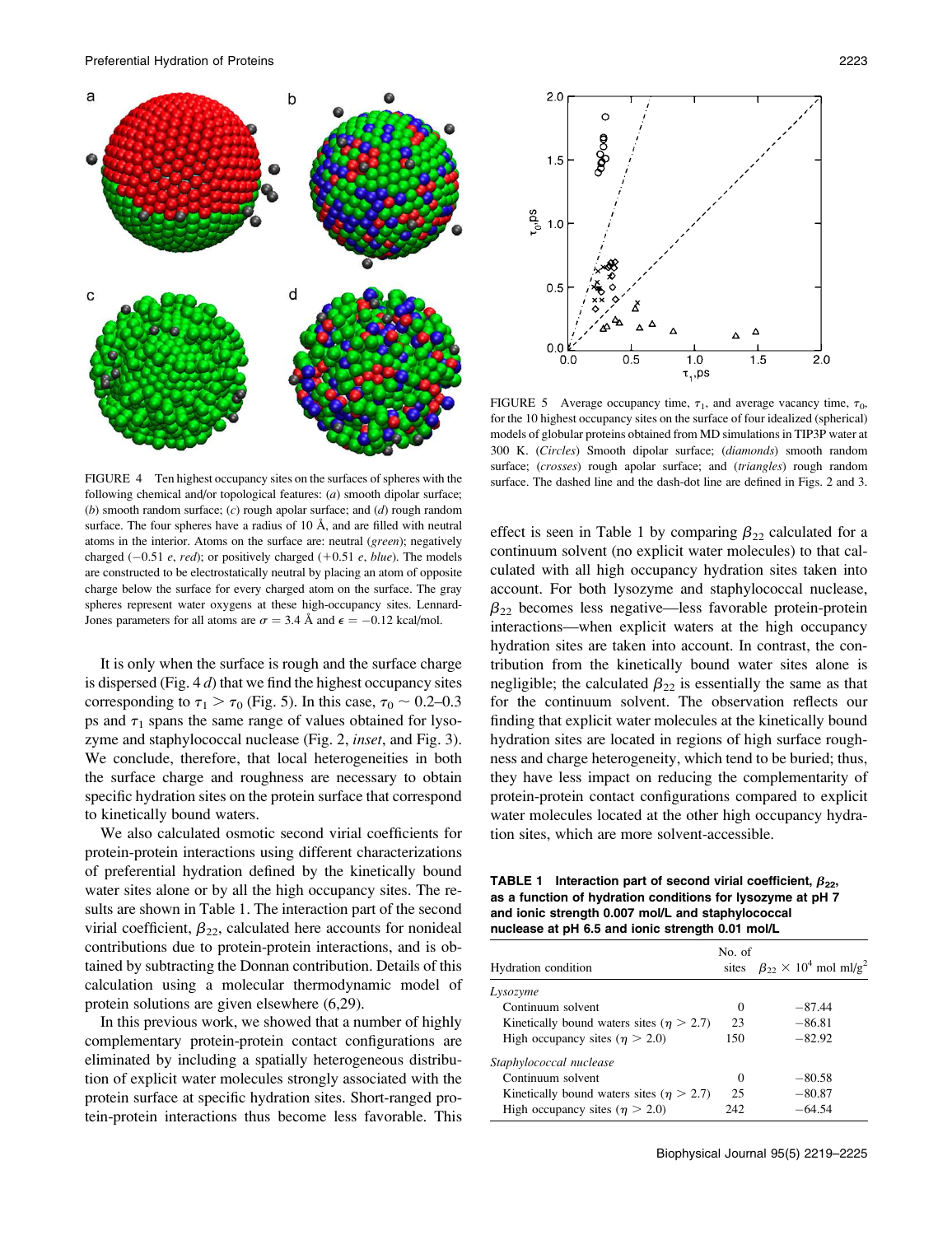#### CONCLUSIONS

Preferential hydration of protein surfaces was analyzed by computing average water residence times and vacancy times at specific hydration sites on the protein surface. This analysis revealed two distinct kinetic regimes for those hydration sites defined thermodynamically to have high local water densities: long residence times relative to vacancy times for a single water molecule, corresponding to kinetically bound water molecules, and short residence times with high turnover involving multiple water molecules. Those sites corresponding to kinetically bound water molecules comprise only a small fraction of the total number of high occupancy sites, and are correlated with local heterogeneities in both surface charge and roughness. Moreover, these sites have little impact on calculated osmotic second virial coefficients for protein-protein interactions. The impact of preferential hydration on these weak protein-protein interactions is due primarily to the preferential hydration of sites characterized by high occupancy and high turnover—i.e., those sites on the protein surface that are accessible to water.

In deriving a relationship between kinetic and thermodynamic views of preferential hydration (Eq. 4), we found that the thermodynamic characterization in terms of the local water density at specific hydration sites and the kinetic characterization in terms of water occupancy and vacancy times at these sites are not equally informative. Specifically, while it is possible to obtain the local water density from a knowledge of site occupancy and vacancy times, it is not possible to derive the average occupancy and vacancy times knowing just the local densities for the hydration sites. Indeed, the weak correlation that we found between local water densities and average residence times follows directly from this analysis and the observation that most high occupancy sites on the two protein surfaces we studied have a narrower range of occupancy times compared to the range of vacancy times.

The thermodynamic and kinetic perspectives of preferential hydration would be equally informative if just the ratio of water occupancy and vacancy times at each site was sufficient for an accurate description of hydration. We find, however, two distinct regimes of kinetic behavior for lysozyme and staphylococcal nuclease, and collectively, for the four spherical models of a protein surface—one characterized by specific hydration sites with high turnover in occupancies  $(\tau_1 \sim \text{constant} < \tau_0)$ , and the other characterized by specific hydration sites with strongly associated or kinetically bound waters ( $\tau_0$  ~ constant <  $\tau_1$ ). We conclude, therefore, that a more complete description of the preferential hydration of protein surfaces is achieved when occupancy and vacancy times are taken to be independent of one another.

Of course, the corollary is that an additional parameter in the thermodynamic analysis is required to obtain an equivalent description of preferential hydration. Recognizing that the average site occupancy and vacancy times in the kinetic model characterize both water densities (Eq. 3) and fluctuations in water densities (Eq. 6) locally near protein surfaces, we submit that the logical, although not necessarily practical choice for an additional thermodynamic parameter is the water-water pair distance distribution function. Extracting this parameter from MD simulations in the heterogeneous environment of the protein-water interface with the spatial resolution demonstrated here for  $\tau_0$  and  $\tau_1$  is a formidable, if not impossible task. An advantage of the kinetic model is that water occupancy and vacancy times characteristic of specific hydration locally at sites on the protein surface are indeed readily accessible from MD simulations.

Finally, the kinetic analysis of preferential hydration presented here does not take into account any coupling of water dynamics to the protein dynamics, since the protein was held fixed in our MD simulations. This coupling undoubtedly would be important in an analysis of water dynamics near protein surfaces. In the context of our focus on protein hydration, though, we note that the water occupancy times corresponding to the high occupancy/high accessibility sites are all less than 0.5 ps, which is more than an order-ofmagnitude smaller than the characteristic time for side-chain rotations of the amino acids on a protein surface (30). We conclude, therefore, that our kinetic characterization of preferential hydration is unaffected by protein dynamics on these longer timescales, other than introducing the need to consider an ensemble of protein configurations that would be accessible on timescales for the protein-protein interactions of interest.

Financial support from the National Science Foundation (grant No. BES-0555281) and the Department of Energy (grant No. DE-FG02-04ER25626) is gratefully acknowledged.

#### REFERENCES

- 1. Neal, B. L., D. Asthagiri, and A. M. Lenhoff. 1998. Molecular origins of osmotic second virial coefficients of proteins. Biophys. J. 75:2469– 2477.
- 2. Asthagiri, D., B. L. Neal, and A. M. Lenhoff. 1999. Calculation of short range interactions between proteins. Biophys. Chem. 78:219–231.
- 3. Paulaitis, M. E., and L. R. Pratt. 2002. Hydration theory for molecular biophysics. Adv. Protein Chem. 62:283–310.
- 4. Pratt, L. R., and R. A. LaViolette. 1998. Quasi-chemical theories of associated liquids. Mol. Phys. 94:909–915.
- 5. Pratt, L. R., and S. B. Rempe. 1999. Quasi-chemical theory and implicit solvent models for simulations. In Simulation and Theory of Electrostatic Interactions in Solution. Computational Chemistry, Biophysics, and Aqueous Solutions. AIP Conference Proceedings. L. R. Pratt, and G. Hummer, editors. AIP Press, Melville, NY.
- 6. Paliwal, A., D. Asthagiri, D. Abras, A. M. Lenhoff, and M. E. Paulaitis. 2005. Light-scattering studies of protein solutions: role of hydration in weak protein-protein interactions. Biophys. J. 89:1564–1573.
- 7. Babu, S., and C. Lim. 1999. Theory of ionic hydration: insights from molecular dynamics simulations and experiment. J. Phys. Chem. B. 103:7958–7968.
- 8. Asthagiri, D., L. R. Pratt, M. E. Paulaitis, and S. B. Rempe. 2004. Hydration structure and free energy of biomolecularly specific aqueous  $\frac{d}{dt}$ -cations, including  $\frac{d}{dt}$  and first-transition-row metals. J. Am. Chem. Soc. 126:1285–1289.
- 9. Denisov, V. P., and B. Halle. 1996. Protein hydration dynamics in aqueous solution. Faraday Discuss. 103:244–274.